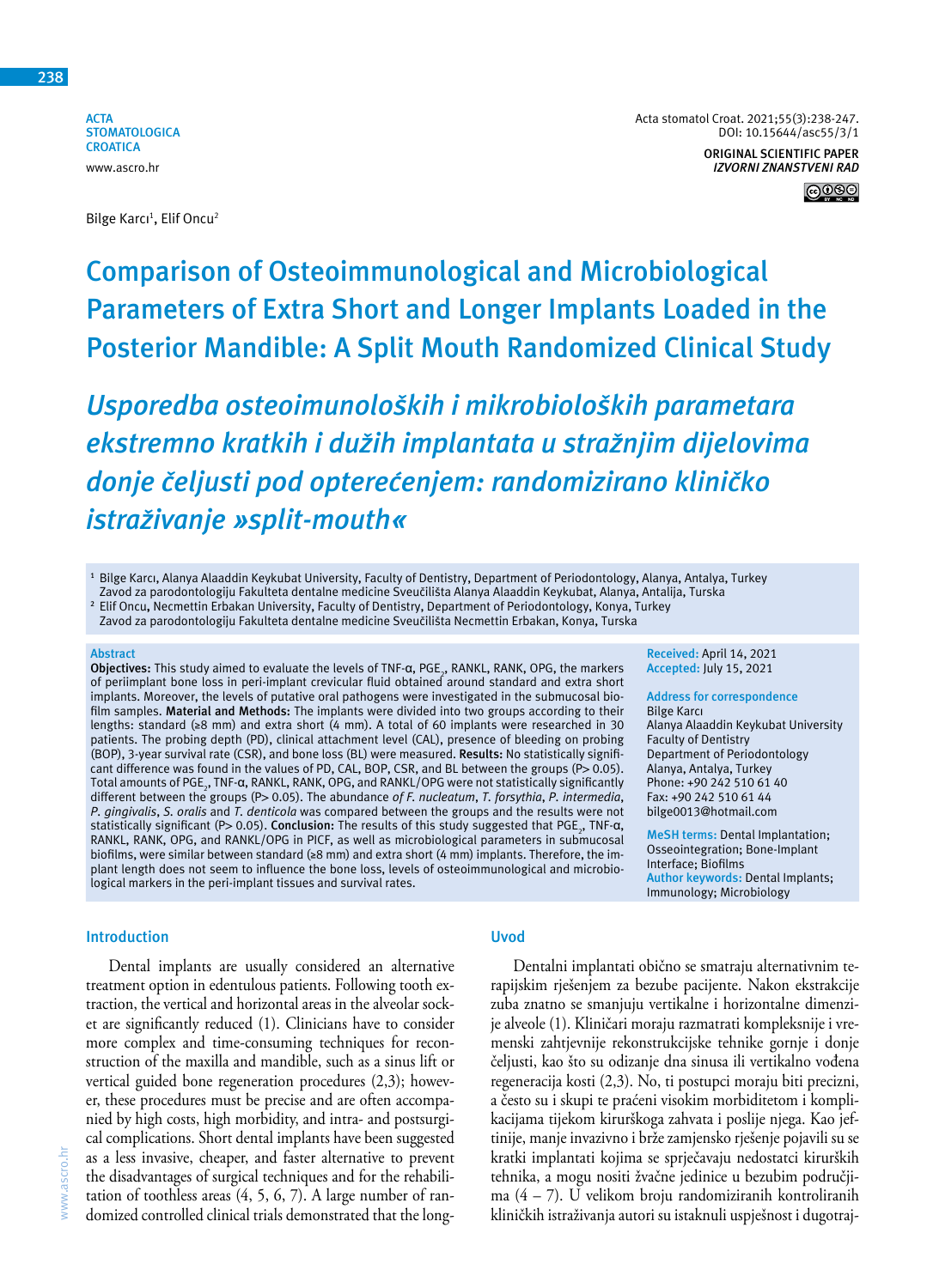term success and survival rates of short implants were similar to those of standard long implants (8-10).

Accumulation of microbial dental plaque around the implant is the most important cause of implant loss (11). If the microbial attachment is not removed, diseases such as periimplant mucositis and peri-implantitis may occur and result in implant loss in the long term (12). Peri-implant mucositis is an inflammatory disease that affects soft tissues surrounding the implant; it is reversible with proper treatment. Peri-implantitis is a microbial inflammatory disease characterized by the resorption of the supportive bone surrounding the implant in function (13). Gram-negative anaerobic bacteria predominate around the implant sites affected by the disease. While they resemble chronic periodontal infections, they have a more complex microbiological character (14). Predominant species around a peri-implantitis implant are red complex (*T. denticola, T. forsythia* and *P. gingivalis*) and orange complex bacteria (*P. intermedia* and *F. nucleatum*) described by Socransky (15).

Apse et al. (16) have identified what they termed "peri-implant crevicular fluid" (PICF), which surrounds the peri-implant sulcus and has properties similar to those of the gingival crevicular fluid. PICF contains several inflammatory mediators, the levels which provide information on the inflammatory state of the tissue, including the activation of mechanisms of bone destruction (17). Prostaglandins, especially prostaglandin E2 (PGE2), are considered as a potent mediator of alveolar bone destruction in periodontitis. A large number of studies reported an increase in PGE2 levels from healthy state to periodontitis (18). Tumor necrosis factor  $\alpha$  (TNF- $\alpha$ ) is a proinflammatory cytokine regulating the Gram-negative bacterial response. The TNF-α concentration is an indicator of bacterial load and degree of inflammation (19). In areas where peri-implantitis is active, the presence and activity of osteoclasts are necessary for bone destruction to occur. Osteoclast formation and functions are regulated when the following three TNFs are activated: osteoprotegerin (OPG), receptor activator of nuclear factor kappa B (RANK) and receptor activator of nuclear factor kappa B ligand (RANKL). Soluble receptor activator of nuclear factor- кB ligand (sRANKL) and OPG have been suggested as molecular determinants of bone resorption. RANKL is a ligand required for osteoclast generation, RANK is the receptor for RANKL, and osteoprotegerin (OPG) is a decoy receptor for RANKL (20) Osteoclast differentiation and activation occur with the binding of RANKL to RANK over the surface of osteoclasts and precursors. OPG, which is a soluble protein of TNF receptors, antagonizes RANK–RANKL interaction and increases bone formation by inhibiting osteoclastogenesis (21). The levels of proinflammatory cytokines, such as PGE2, TNF-α, IL-1, IL-6 and RANKL/OPG rates, which allow the determination of osteoclastic activity, change in the case of peri-implantitis (22).

 The aim of this study was to evaluate the levels of PGE2, TNF-α, RANK, RANKL and OPG in extra short and standard dental implants after a 36- month monitoring period. An additional aim was to to investigate the levels of putative oral pathogens *P. intermedia, P. gingivalis, F. nucleatum*, *S. oralis*, *T. denticola* and *T. forsythia* in submucosal biofilm samples. nu stopu preživljenja kratkih implantata poput onih standardne duljine (8 – 10).

Nakupljanje mikrobnoga plaka oko implantata glavni je uzrok za njegov gubitak (11). Ako se ne uklone bakterijske naslage, mogu se pojaviti bolesti kao što su periimplantatni mukozitis i periimplantitis, što poslije nekog vremena može rezultirati gubitkom implantata (12). Periimplantatni mukozitis upalna je bolest koja zahvaća meka tkiva oko implantata i reverzibilna je ako se ne provede pravilna terapija. Periimplantitis je bakterijama prouzročena upalna bolest s resorpcijom potporne kosti oko implantata koji je u funkciji (13). Oko implantata zahvaćenih bolešću u biofilmu dominiraju gram-negativne anaerobne bakterije. Iako su slične kroničnim parodontnim infekcijama, te bolesti su mikrobiološki kompleksnije (14). Dominirajuće vrste oko implantata zahvaćenog periimplantitisom dio su crvenoga kompleksa (*T. denticola, T. forsythia i P. gingivalis*) te narančastoga kompleksa (*P. intermedia i F. nucleatum*), kako je to opisao Socransky (15).

Apse i suradnici (16) identificirali su ono što su nazvali *periimplantatna krevikularna tekućina* (PICF) koja se nalazi u periimplantatnom sulkusu i ima svojstva slična onima gingivalne krevikularne tekućine. PICF sadržava nekoliko upalnih medijatora čije razine daju informacije o upalnome stanju tkiva, uključujući i aktivaciju mehanizama destrukcije koštanoga tkiva (17). Prostaglandini, posebno prostaglandin E2 (PGE2), smatraju se snažnim medijatorima destrukcije alveolarne kosti u slučaju parodontitisa. U mnogim istraživanjima ističe se povišena razina PGE2 pri upalnim stanjima kao što je parodontitis (18). Faktor nekroze tumora α (TNF-α) jest proupalni citokin koji regulira odgovor na gram-negativne mikroorganizme. Koncentracija TNF-α pokazatelj je bakterijskoga opterećenja i stupnja upale (19). U područjima aktivnoga periimplantitisa, prisutnost i aktivnost osteoklasta prijeko je potrebna za razvoj destrukcije kosti. Stvaranje osteoklasta i njihova funkcija regulirani su aktivacijom triju TNF-a: osteoprotegerina (OPG), aktivatora receptora nuklearnoga faktora kappa B (RANK) te liganda aktivatora receptora nuklearnoga faktora kappa b (RANKL). Topljivi ligand aktivatora receptora nuklearnoga faktora kappa b (sRANKL) i OPG smatraju se molekularnim determinatorima resorpcije kosti. RANKL je ligand potreban za stvaranje osteoklasta, RANK je receptor za RANKL, a OPG je zamjenski receptor za RANKL (20). Diferencijacija i aktivacija osteoklasta aktivira se vezanjem RANKL-a na RANK na površini osteoklasta i njihovih prekursora. OPG, topljivi protein TNF receptora, antagonizira interakciju RANK-a i RANKL-a te povećava stvaranje kosti inhibirajući stvaranje osteoklasta (21). Razine proupalnih citokina kao što su PGE2, TNF-α, IL-1, IL-6 te odnos RANKL/OPG koji određuju osteoklastičnu aktivnost, mijenjaju se u slučaju periimplantitisa (22).

Cilj ovog istraživanja bio je procijeniti razine PGE2, TNF-α, RANK-a, RANKL-a i OPG-a oko ekstremno kratkih implantata i implantata standardne dužine nakon 36 mjeseci praćenja. Dodatni cilj bio je u uzorcima subgingivalnog biofilma istražiti razine mogućih oralnih patogena *P. intermedia, P. gingivalis, F. nucleatum, S. oralis, T. denticolai* i *T. forsythia*

www.ascro.hr

www.ascro.hr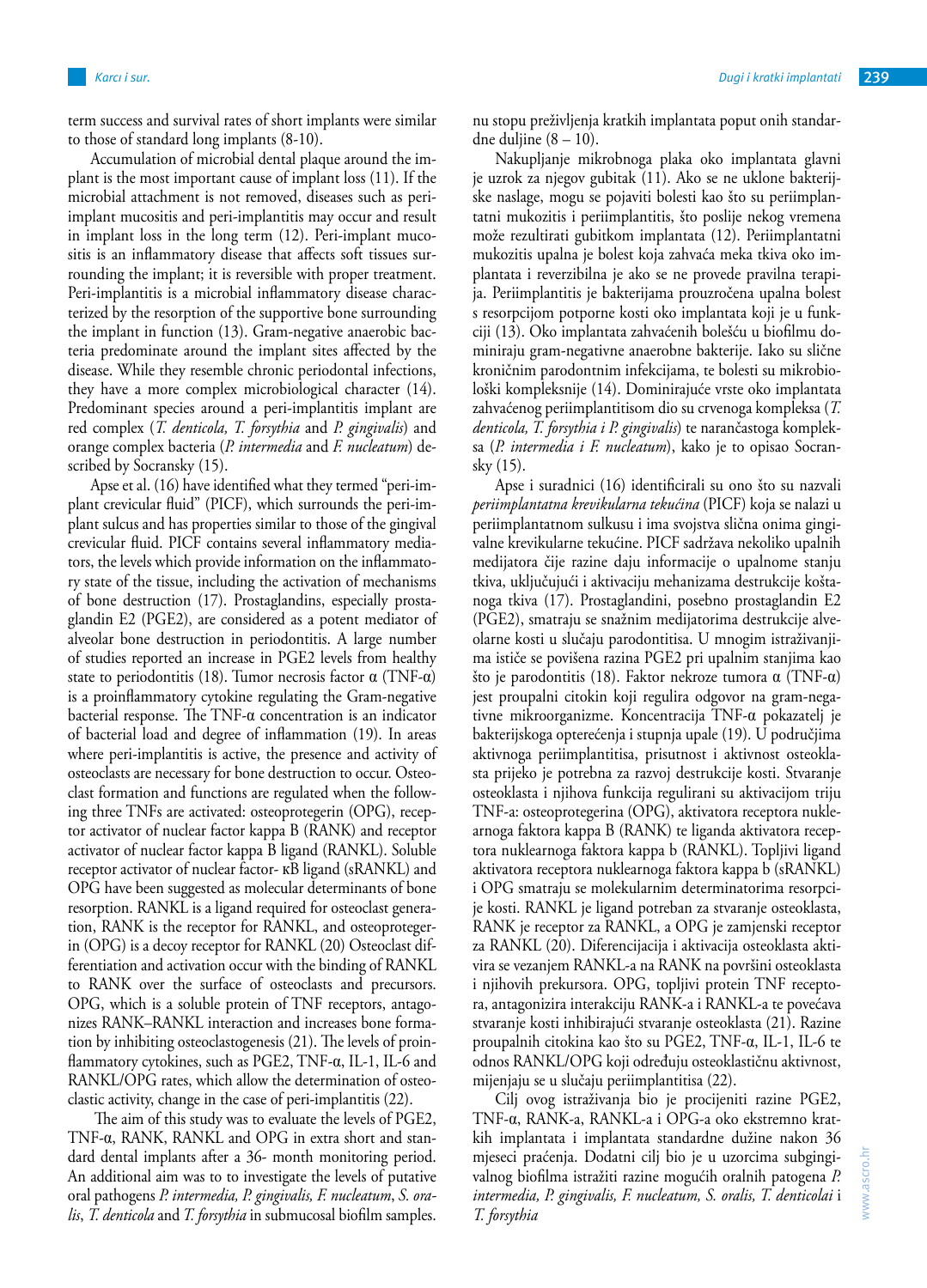This study involved a prospective, randomized, and splitmouth design clinical trial. A total of 30 extra-short implants (intrabony length  $= 4$  mm) and 30 standard implants (intrabony length  $\geq 8$  mm) in 30 periodontally healthy subjects were randomly placed according to the design to receive both implant systems in posterior mandibular edentulous sites.

# Patient selection and study design

This study was carried out by recalling individuals whose bilateral partial tooth losses were treated with implant-supported fixed restorations and whose implants had been functioning for at least 3 years after prosthetic rehabilitation.

The study was conducted according to the principles of the Declaration of Helsinki (Clinical Researches Ethical Board with the 28. 09. 2016 and 2016/009 decision numbered approval). This study is in compliance with the CON-SORT Statement. The study protocol was registered with clinicaltrials.gov (registration number NCT04475406) prior to its commencement. Similar methodology and design have been used in the study of other authors (23).

The inclusion criteria for the study were as follows:

- 1. Sufficient bone height for a 4-mm implant and sufficient bone width for at least a 5.5-mm implant with no augmentations and no history of periodontitis.
- 2. Implants placed bilaterally by the same periodontologist (E.Ö.) functioning for at least 3 years
- 3. Placed implants having the same brand (Straumann SLA Active; Institute Straumann AG, Basel, Switzerland). Patients with cemented implant prosthesis in which standard abutment was used in the mandibular posterior region (24).

Patients with any systemic diseases and smokers with poor oral hygiene (plaque score >20%) and having a parafunctional habit were excluded.

A total of 31 patients met the abovementioned inclusion criteria. One patient did not continue the study. 60 implants were researched in 30 patients (16 female and 14 male). The bilateral regions of patients with a standard implant and an extra short implant were grouped into two (25).

Control group: Standard implant, intra-bone length ≥8 mm (30 implants)

Test group: Extra Short implant, intra-bone length ≤4 mm (30 implants)

### Collection of clinical and radiological data

A single examiner performed all clinical measurements (B.K.), including the presence of bleeding on probing (BOP), probing depth (PD), clinical attachment level (CAL), 3-year survival rate (CSR), and bone loss (BL).

The values of PD and BOP were measured from four sites of each implant (mesial, distal, buccal, and lingual) with a Williams type (Hue Friedy, Switzerland) plastic periodontal probe. The PD was recorded as the distance from the base of the peri-implant to the side of the gum in millimeters. BOP was evaluated according to the presence (+) or absence (–) of bleeding within the first 30 s following the measurement of PD (26).

### **Materijal i metode**

Ovo istraživanje provedeno je kao prospektivno randomizirano kliničko istraživanje tipa *split-mouth*. Tridesetero parodontno zdravih pojedinaca dobilo je 30 ekstremno kratkih implantata (intrakoštana dužina 4 mm) i 30 standardnih (intrakoštana dužina ≥8 mm) slučajnim odabirom prema načelu da svaki pacijent u lateralne dijelove donje čeljusti dobije po jedan implantat iz svakog sustava.

### Odabir pacijenata i plan istraživanja

Ovo istraživanje provedeno je na ispitanicima koji su pozvani na ponovne preglede, a imali su obostrani gubitak zuba nadoknađen fiksnim nadomjestcima na implantatima te čiji su implantati bili u funkciji najmanje tri godine.

Istraživanje je bilo u skladu s načelima Helsinške deklaracije (sastanak Etičkoga povjerenstva održan je 28. rujna 2016. godine, a odluka je prihvaćena pod brojem 2016/009) te u skladu s izjavom CONSORT. Još prije početka rada protokol istraživanja postavljen je na stranicu: *clinicaltrials.gov* pod brojem NCT04475405. Sličnom metodologijom i dizajnom koristili su se i drugi autori u svojim istraživanjima (23).

Kriteriji za uključivanje u istraživanje bili su:

- 1. dovoljna visina kost za ugradnju implantata dužine 4 mm te dovoljna širina grebena, minimalno za implantat širine 5,5 mm, bez augmentacije te bez parodontitisa u anamnezi
- 2. bilateralno postavljene implantate postavio je isti parodontolog (E. Ö.) i bili su u funkciji najmanje tri godine
- 3. postavljeni implantati morali su biti istog tipa i od istog proizvođača (Straumann SLA Active, Institute Straumann AG, Basel, Švicarska). Pacijenti su morali imati cementirane nadomjestke u lateralnom dijelu donje čeljusti na standardnim nadogradnjama (24).

Pacijenti sa sistemskim bolestima, pušači i oni s lošom oralnom higijenom (vrijednost plaka > 20 %) i parafunkcijama isključeni su iz istraživanja.

Navedene kriterije zadovoljio je 31 pacijent, no jedan se nije uključio u istraživanje, pa je pregledano 60 implantata kod 30 pacijenata (16 žena i 14 muškaraca). Lateralni dijelovi donje čeljusti, s po jednim standardnim i jednim kratkim implantatom, podijeljeni su u dvije skupine (25) – kontrolnu (standardni implantat, intrakoštana dužina ≥ 8 mm, 30 implantata) i ispitnu (kratki implantat, intrakoštana dužina ≤ 4 mm, 30 implantata).

### Prikupljanje kliničkih i rendgenskih podataka

Sva klinička mjerenja obavio je jedan istraživač (B. K.) i to krvarenje pri sondiranju (BOP), mjerenje dubine sondiranja (PD), određivanje kliničke razine pričvrstka (CAL), trogodišnju stopu preživljenja (CSR) i gubitak kosti (BL).

Vrijednosti BOP-a i PD-a izmjerene su na četirima mjestima oko svakog implantata (mezijalno, distalno, bukalno i oralno) plastičnom parodontalnom sondom Williams (Hu-Friedy, Švicarska). PD je mjeren u milimetrima od dna periimplantatnoga tkiva do ruba mukoze. BOP je određivan dihotomno kao prisutnost (+) ili odsutnost (-) krvarenja unutar 30 sekunda od mjerenja PD-a (26).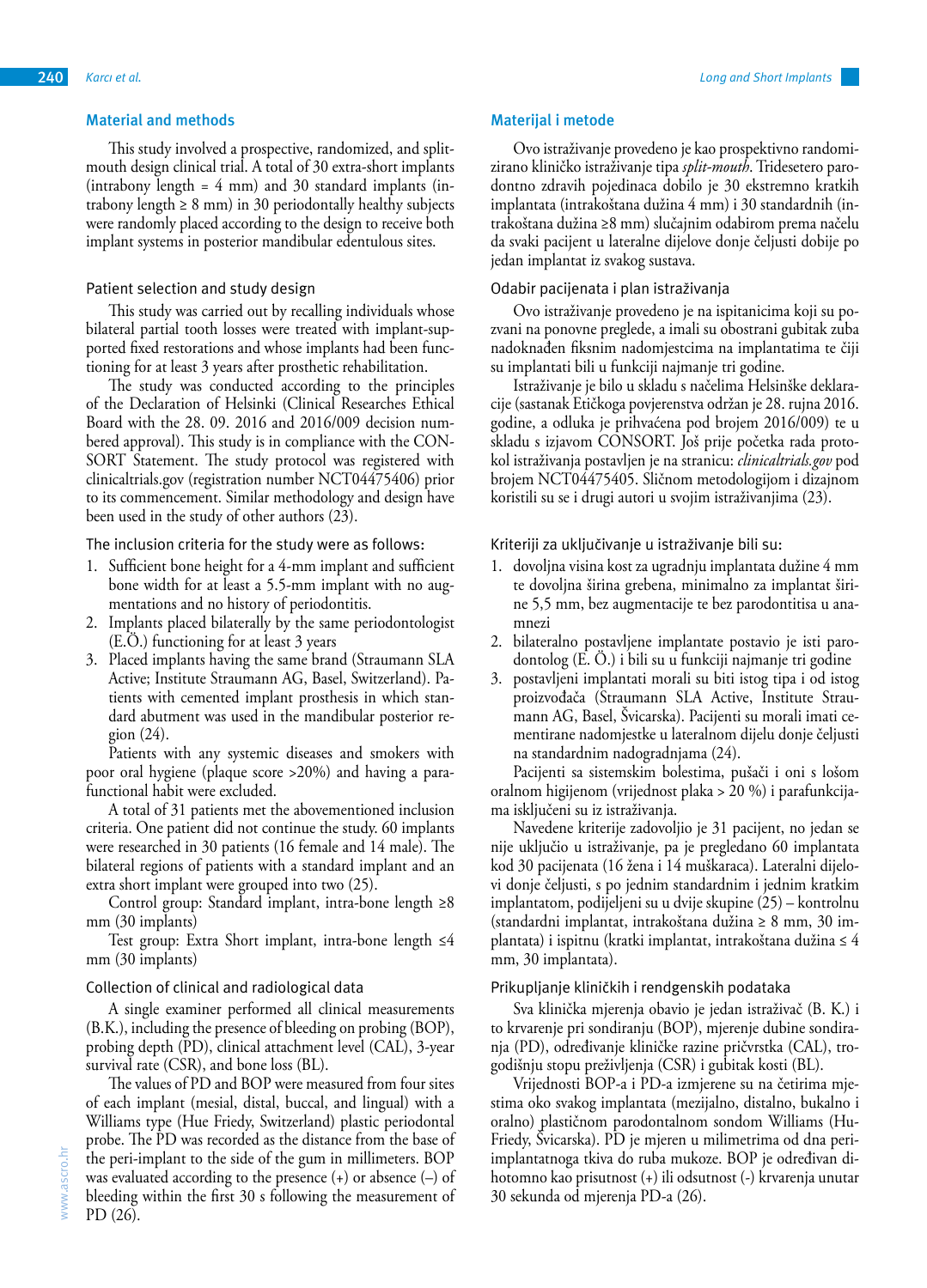*Karcı i sur. Dugi i kratki implantati* **241**

Digital periapical radiographs were taken using the paralleling technique. Similarly, in line with previous studies, sitespecific bone loss around the implants was measured at mesial aspects (27). Therefore at baseline and 36 months after prosthetic loading, the distance between the implant shoulder and first bone contact point was measured.

# Collection of PICF and subgingival plaque samples

Cotton rolls were used to isolate the implants, and they were dried with an air spray. Then, the plaque and soft attachments around the implants were removed. The PICF were obtained from the mesio-buccal aspect of the implants by the paper strips (Oraflow Inc, NY, USA). Paper strips were placed 1–2 mm in the peri-implant sulcus and left in place for 30 s. Strips contaminated with saliva or blood were discarded.

After collecting the PICF, the supragingival plaque was removed by a sterile scaler and subgingival plaque samples were collected from the mesio-buccal aspect of the implants by a sterile plastic Gracey curette (Hu-Friedy, Switzerland) for 30 s. The samples collected were transferred to sterile Eppendorf tubes containing 200 µL of PBS. The tubes were stored at –80°C until the laboratory analyses.

### PICF analyses

PICFs were eluted from the strips by placing them in 200 µL PBS (pH 7.2) containing an EDTA-free protease inhibitor (Roche Applied Science, Basel, Switzerland). The total protein content of PICF was quantified using a Qubit Protein Assay kit (Elabscience Biotechnology Co., Ltd, Wuhan, China). according to the manufacturer's instructions.

Commercial enzyme-linked immunosorbent assay kits were used for measuring the levels of TNF- $\alpha$ , PGE<sub>2</sub>, RANKL, RANK, and OPG according to the manufacturer's recommendations (Elabscience Biotechnology Co., Ltd, Wuhan, China). The measuring ranges were as follows: TNF-α, 7.81– 500 pg/mL; PGE<sub>2</sub>, 31.25–2000 pg/mL; RANKL, 0.16–10 pg/mL; RANK, 0.16–10 pg/mL; and OPG, 0.16–10 pg/mL. Optical density was measured at 450 nm, and the samples were compared with standards. Biochemical data were measured as the total amount (pg/30 s).

### Genomic DNA preparation

An extraction kit was used according to the manufacturer's instructions to purify the DNA in the collected plaque samples (GF-1 bacterial DNA extraction kit, Vivantis, Malaysia). Standards were used for total DNA in the target bacteria. Genomic DNA was obtained and stored at 4°C.

### Real-time polymerase chain reaction

Primary probes were determined to define each bacterium and observe the proliferation curves using real-time polymerase chain reaction (PCR) (Table 1). A real-time PCR system (Roche Light Cycler 480 Instrument II, Switzerland) using a master mix (SYBR Green Master Mix; Life Technologies, CA, USA) was used to perform the procedures. PCR cycles were as follows: 10 min at 95°C, 40 cycles at 95°C for 30 s and 2 min at 60°C. DNA contents were calculated using standard curves.

Digitalne periapikalne rendgenske snimke napravljene su paralelizirajućom tehnikom. Slično, u skladu s ranijim istraživanjima, izmjeren je gubitak kosti oko implantata na mezijalnoj strani (27) na početku opterećenja i 36 mjeseci poslije. Mjerena je i udaljenost između vrata implantata i prvoga kontakta kosti i površine implantata.

# Uzimanje uzoraka PICF-a i subgingivalnog biofilma

Implantati su izolirani vaterolicama i posušeni komprimiranim zrakom. Zatim je uklonjen plak i mekane naslage oko implantata. PICF je papirnatim štapićima (Oraflow Inc., NY, SAD) uzet s meziobukalne strane implantata. Papirnati štapići postavljeni su od 1 do 2 mm u periimplantatni sulkus te ostavljeni 30 sekunda da upiju tekućinu. Odbačeni su uzorci kontaminirani slinom ili krvlju.

Nakon prikupljanja PICF-a uklonjen je supragingivalni plak sterilnim strugačem te su tijekom 30 sekunda uzimani njegovi uzorci s meziobukalne površine implantata sterilnom plastičnom Graceyjevom kiretom (Hu-Friedy, Švicarska). Prikupljeni uzorci stavljeni su u sterilne Eppendorfove epruvete s 200 µL PBS-a. Do analize u laboratoriju čuvani su na temperaturi od -80 °C.

# Analiza PICF-a

PICF je izdvojen iz štapića uranjanjem u 200 µL PBS-a (pH 7,2) koji sadržava inhibitor proteaze bez EDTA-e (Roche Applied Science, Basel, Švicarska). Ukupan sadržaj proteina iz PICF-a kvantificiran je s pomoću kita Qubit Protein Assay (Elabscience Biotechnology Co. Ltd., Wuhan, Kina) prema uputama proizvođača.

Za mjerenje razina TNF-α, PGE<sub>2</sub>, RANKL-a, RANK-a i OPG-a korišteni su komercijalni kitovi ELISA (Elabscience Biotechnology Co. Ltd., Wuhan, Kina). Rasponi mjerenja bili su: TNF- $\alpha$  – 7,81 do 500 pg/mL; PGE<sub>2</sub> – 31,25 do 2000 pg/mL; RANKL – 0,16 do 10 pg/mL; RANK – 0,16 do 10 pg/mL; OPG – 0,16 do10 pg/mL. Optička gustoća mjerena je pri 450 µm, a uzorci su uspoređivani sa standardima. Biokemijski podatci mjereni su kao ukupna količina (pg/30 s).

### Priprema genomskoga DNK-a

Korišten je ekstrakcijski komplet za pročišćivanje DNK iz uzetih uzoraka prema uputi proizvođača (GF-1 bacterial DNA extraction kit, Vivantis, Malezija). Standardi su korišteni za ukupni DNK ciljanih bakterija. Genomski DNK dobiven je i čuvan na 4 °C.

### PCR u stvarnom vremenu (*real-time*)

Određene su primarne sonde kako bi se definirala svaka bakterija i vidjele proliferacijske krivulje korištenjem RT-PCR-a (tablica 1.). Za to je upotrijebljen sustav RT PCR (Roche Light Cycler 480 Instrument II, Švicarska) s glavnom mješavinom (SYBR Green Master Mix, Life Technologies, CA, SAD). Ciklusi PCR-a bili su: 10 minuta na 95 °C, 40 ciklusa na 95 °C tijekom 30 sekunda i 2 minute na 60 °C. Sadržaj DNK izračunat je s pomoću standardnih krivulja.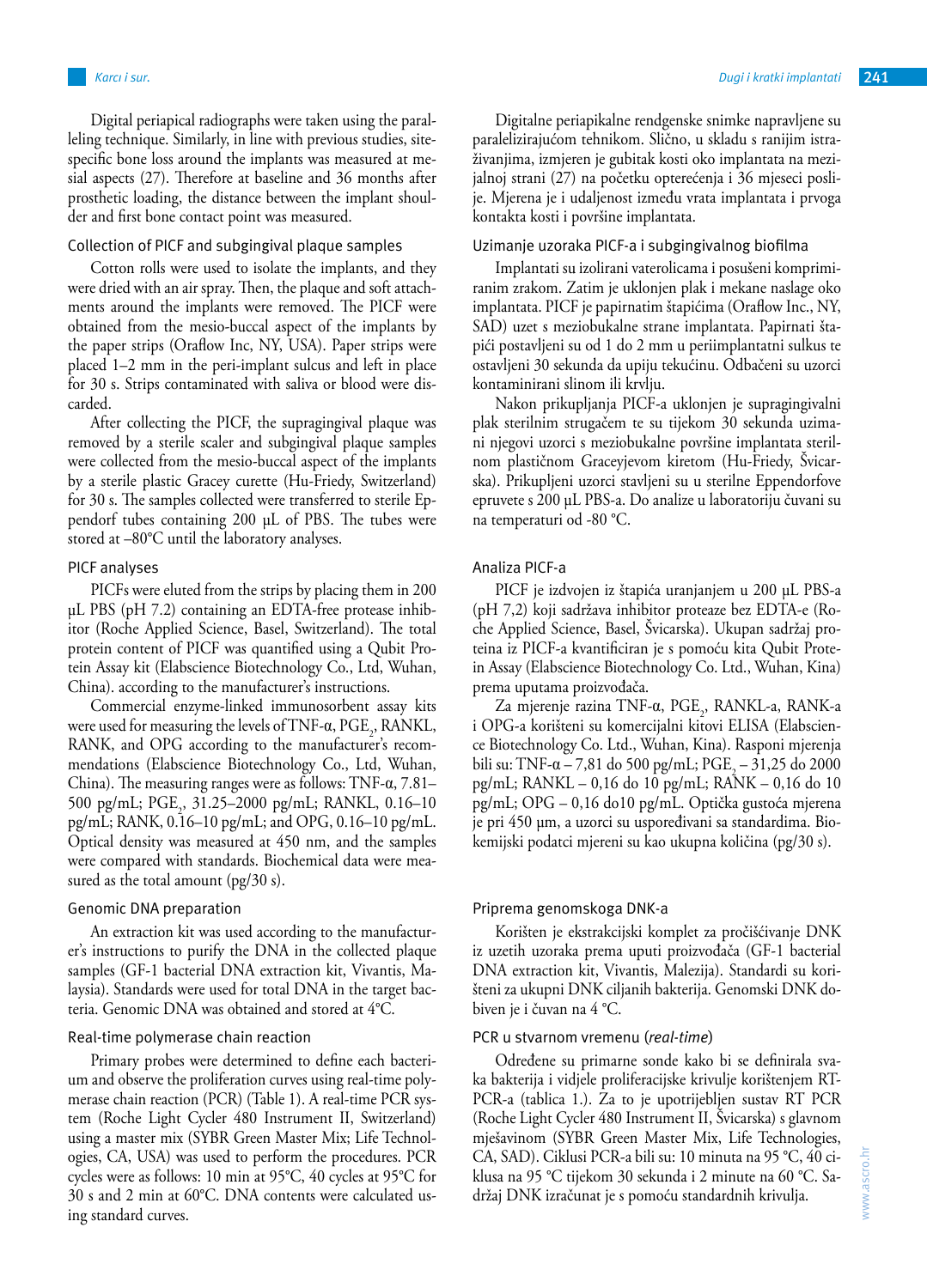| Primers/probes and DNA sequences of bacterial species<br>Table 1<br>Tablica 1. Primeri/probe i sekvencije DNK bakterijskih vrsta |
|----------------------------------------------------------------------------------------------------------------------------------|
| 1 Total bacteria                                                                                                                 |
| Forward: 5'-CGCTAGTAATCGTGGATCAGAATG-3'                                                                                          |
| Reverse: 5'-TGTGACGGGCGGTGTGTA-3'                                                                                                |
| Probe: 5'-FAM-CACGGTGAATACGTTCCCGGGC-TAMRA-3'                                                                                    |
| 2. P. intermedia                                                                                                                 |
| Forward: 5'- CGG TCT GTT AAG CGT GTT GTG-3'                                                                                      |
| Reverse: 5'- CAC CAT GAA TTC CGC ATA CG-3'                                                                                       |
| Probe: 5'-FAM-TGG CGG ACT TGA GTG CAC GC-TAMRA-3'                                                                                |
| 3. T. forsythia                                                                                                                  |
| Forward: 5'-GGG TGA GTA ACG CGT ATG TAA CCT-3'                                                                                   |
| Reverse: 5'-ACC CAT CCG CAA CCA ATA AA-3'                                                                                        |
| Probe: 5'-FAM-CCC GCA ACA GAG GGA TAA CCC GG-TAMRA-3'                                                                            |
| 4. T. denticola                                                                                                                  |
| Forward: 5'-GTTGTTCGGAATTATTGG-3'                                                                                                |
| Reverse: 5'- GATTCAAGTCAAGCAGTA-3'                                                                                               |
| Probe: 5'-Cy5.5-TCACACCAGGCTTACC-3'-BHQ 2                                                                                        |
| 5. F. nucleatum                                                                                                                  |
| Forward: 5'-GGCTTCCCCATCGGCATTCC-3'                                                                                              |
| Reverse: 5'-AATGCAGGGCTCAACTCTGT-3'                                                                                              |
| Probe: 5'-Cy5-TCCGCTTACCTCTCCAG -3'- BHQ 2                                                                                       |
| 6. P. gingivalis                                                                                                                 |
| Forward: 5'-CTGCGTATCCGACATATC-3'                                                                                                |
| Reverse: 5'-GGTACTGGTTCACTATCG-3'                                                                                                |
| Probe: 5'-Texas Red ACCATAGACGACGGAGCACC-3'-BHQ 2                                                                                |
| 7. Streptococcus oralis glucosyltransferase (gtfR) gene                                                                          |
| Forward: 5'-GCGTAAGGCAGACAAGAAGTA--3                                                                                             |
| Reverse: 5'-CCATAGTAGACCCGAGTGATAGA -3'                                                                                          |
| Probe: 5' FAM-ATCCCAACTGCTCATGCCCTCAT -3' -TAMRA                                                                                 |

#### Statistical analysis

The SPSS 19.0 (IBM Inc., IL, USA) was used for the statistical analyses. To determine normally distribution, Kolmogorov–Smirnov and Shapiro–Wilk tests were used. The level of significance was used as 0.05 while commenting on the results.

The independent-samples *t* test was used for normally distributed variables, while the nonparametric Mann–Whitney *U* test was used for the variables which were not normally distributed. The chi-square analysis was used while examining the relationships between the groups of nominal variables. The survival rate (CSR) was calculated according to the number of short and standard implants placed.

#### **Results**

Sixty implants were randomly placed into 30 periodontally healthy subjects (16 women and 14 men) with a mean age of 35–66 years and bilaterally posterior mandibular edentulous sites using the split-mouth design (Table 2). The mean ± SD bone resorption based on the radiographs was 0.00 ± 0.50 in the extra-short implant group and  $0.33 \pm 0.60$  in the standard-length implant group with no significant difference between the groups  $(P > 0.05)$  (Table 3). A 3-year implant survival rate was 100% in both implants. PD values (mean SD) of both groups were within healthy limits (PD: 1.99  $\pm$  Statistička analiza

Statistička analiza obavljena je u programu SPSS 19,0 (IBM Inc., IL, SAD). Za normalnost distribucije korišteni su Kolmogorov-Smirnovljev i Shapiro-Wilkov test. Razina značajnosti određena je na 0,05 tijekom komentiranja rezultata.

Za normalno distribuirane varijable korišten je t-test nezavisnih uzoraka, a za varijable koje nisu imale normalnu distribuciju neparametrijski Mann-Whitneyjev U test. Za analizu odnosa između skupina nominalnih varijabli korišten je hi-kvadrat test. Stopa preživljavanja (CSR) izračunata je prema broju postavljenih kratkih i standardnih implantata.

### **Rezultati**

Trideset pacijenata slučajnim je odabirom dobilo 60 implantata (16 žena i 14 muškaraca). Srednja dob bila je od 35 do 66 godina. Implantati su ugrađivani u lateralne dijelove donje čeljusti prema načelu *split-mouth* (tablica 2.). Srednja vrijednost resorpcije kosti na temelju rendgenskih snimaka iznosila je  $0,00 \pm 0,50$  kod kratkih implantata i  $0,33 \pm 0,60$ kod standardnih implantata – nije bilo statistički značajne razlike (p > 0,05, tablica 3). Trogodišnja stopa preživljenja u objema skupinama iznosila je 100 % , a vrijednosti PD-a bile su unutar zdravih granica (1,99 ± 0,14 vs. 3,03 **±** 0,20 na po-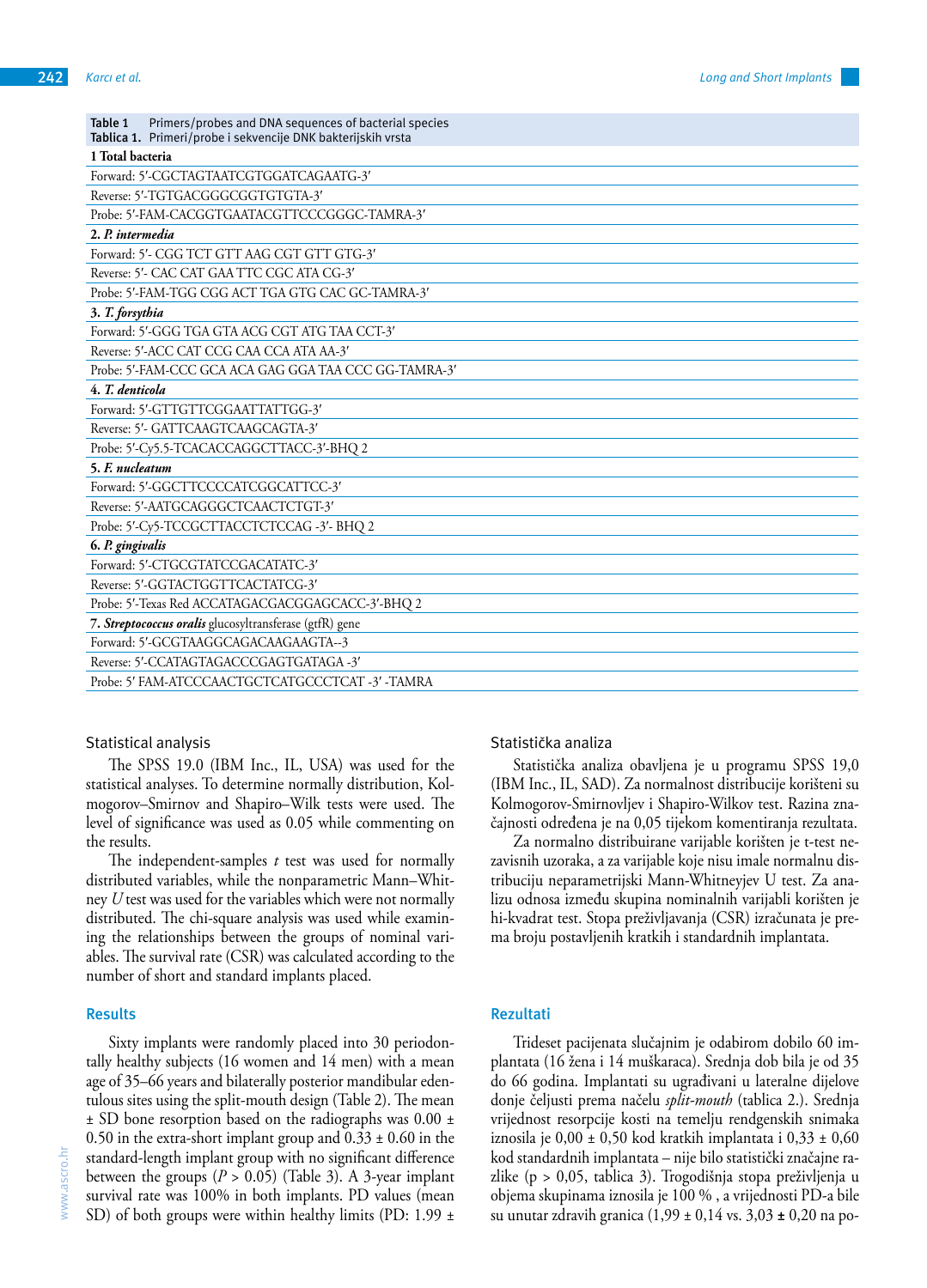| Tablica 2. Usporedba dubina sondiranja i kliničke razine pričvrstka između skupina implantata |          |         |                  |      |           |      |
|-----------------------------------------------------------------------------------------------|----------|---------|------------------|------|-----------|------|
|                                                                                               |          | Group   | $\boldsymbol{n}$ | Mean | <b>SD</b> |      |
| Probing depth (mm)                                                                            | Baseline | Test    | 30               | 1.99 | 0.14      | 0,12 |
|                                                                                               |          | Control | 30               | 3.03 | 0.20      |      |
|                                                                                               | 3-year   | Test    | 30               | 2.20 | 0.21      | 0,24 |
|                                                                                               |          | Control | 30               | 3.32 | 0.30      |      |
|                                                                                               | Baseline | Test    | 30               | 2.10 | 0.05      | 0,22 |
| Clinical attachment level (mm)                                                                |          | Control | 30               | 3.89 | 0.32      |      |
|                                                                                               | 3-year   | Test    | 30               | 2.30 | 0.15      | 0,43 |
|                                                                                               |          | Control | 30               | 3.50 | 0.50      |      |

**Table 2** Comparison of probing depth and clinical attachment level according to implant groups

**Table 3** Mean radiographic Marginal Bone Loss ± SD (mm) at 3-year examination

| Tablica 3. Srednji rendgenski marginalni gubitak kosti i standardna devijacija nakon tri godine |                |                |      |  |  |  |
|-------------------------------------------------------------------------------------------------|----------------|----------------|------|--|--|--|
| <b>MBL</b>                                                                                      | Test           | <b>Control</b> |      |  |  |  |
| Mesial                                                                                          | $0.11 \pm 0.2$ | $0.25 \pm 0.5$ | U.Z. |  |  |  |
| Distal                                                                                          | $0.14 \pm 0.7$ | $0.43 \pm 0.7$ |      |  |  |  |

**Table 4** Comparison of bleeding on probing according to implant groups (%) **Tablica 4.** Usporedba krvarenja pri sondiranju između skupina (%)

| <b>Rabiica 4.</b> Osporcuba Krvarchja pri sonunanju izničuu skupnia (70) |                 |        |  |  |  |
|--------------------------------------------------------------------------|-----------------|--------|--|--|--|
|                                                                          | <b>Baseline</b> | 3-year |  |  |  |
| Test                                                                     | 3%              | 4%     |  |  |  |
| Control                                                                  | 2%              | 2%     |  |  |  |
| Significance                                                             | $_{0,08}$       | U, L.  |  |  |  |

0.14 vs.  $3.03 \pm 0.20$  at baseline and  $2.20 \pm 0.21$  vs.  $3.32 \pm 0.21$ 0.30 at 36 months in Test group and Control group, respectively). BOP scores are presented in Table 4. BOP values (full mouth) of both groups were low with no significant difference (3% vs. 4% at baseline and 2%vs 2% at 36 months in Test group and Control group, respectively). The BOP means ± SDs for both groups were below 10% with no significant difference between the groups (Table 4). PI scores of both groups were measured below 2 both at baseline and at 36 months. CAL values of both groups were within healthy limits also, and there was no significant change in CAL level at 36 months (CAL: 2.10 vs. 3.89 at baseline and 2.30 vs. 3.50 at 36 months in Test group and Control group, respectively).

#### Immunological results

When the samples taken from extra short and long implants functioning for 3 years were evaluated, no statistically significant difference was found between the groups in terms of total amounts of  $PGE_2$ ,  $TNF-\alpha$  ( $P > 0.05$ ) (Table 3). The total amounts of RANKL, RANK and OPG and the RANKL/OPG ratio in PISF samples in each group are presented in Table 3. No statistically significant difference was found between the groups.

### Microbiological results

Submucosal biofilm samples were assessed using qP-CR for six individual bacterial species and for total bacterial counts (Table 4). When microbial plaque samples taken from functioning implants were evaluated, the amounts of *P. intermedia, F. nucleatum*, *T. denticola, T. forsythia*, *P. gingivalis* and *S. oralis* did not reveal statistically significant differences between the groups  $(P > 0.05)$  (Table 4).

četku te 2,20 **±** 0,21 vs. 3,32 **±** 0,30 poslije 36 mjeseci). Vrijednosti BOP-a nalaze se u tablici 4. Vrijednosti BOP-a za cijela usta bile su niske, bez značajne razlike (3 % vs. 4 % na početku i 2 % vs. 2 % poslije 36 mjeseci). Srednje vrijednosti BOP-a za obje skupine bile su manje od 10 % te između njih nije bilo značajne razlike (tablica 4.). Izmjerene vrijednosti PICF-a za obje skupine bile su ispod dva na početku i nakon 36 mjeseci. Vrijednosti CAL-a za obje skupine bile su također unutar zdravih granica te nije bilo značajnih promjena u njihovim vrijednostima poslije 36 mjeseci (2,10 vs. 3,89 na početku i 2,30 vs. 3,50 poslije 36 mjeseci).

#### Imunološki rezultati

U analizi uzoraka kratkih i standardnih implantata koji su bili tri godine u funkciji nije pronađena statistički značajna razlika kad je riječ o ukupnim količinama PGE<sub>2</sub> i TNF-α (p > 0,05) (tablica 3.). Ukupne vrijednosti RANKL-a, RANKa i OPG-a te omjer RANKL/OPG u uzorcima PICF-a prikazani su u tablici 3. Nije bilo statistički značajne razlike između skupina.

### Mikrobiološki rezultati

Uzorci submukoznoga biofilma procjenjivani su s pomoću qPCR-a za šest pojedinačnih bakterijskih vrsta (tablica 4.). Nije bilo statistički značajne razlike u količini bakterija oko dviju različitih vrsta implantata koji su tri godine u funkciji. Ispitivane su količine sljedećih bakterija: *P. intermedia, F. nucleatum*, *T. denticola, T. forsythia, P. gingivalis* i *S. oralis* (p > 0,05, tablica 4.).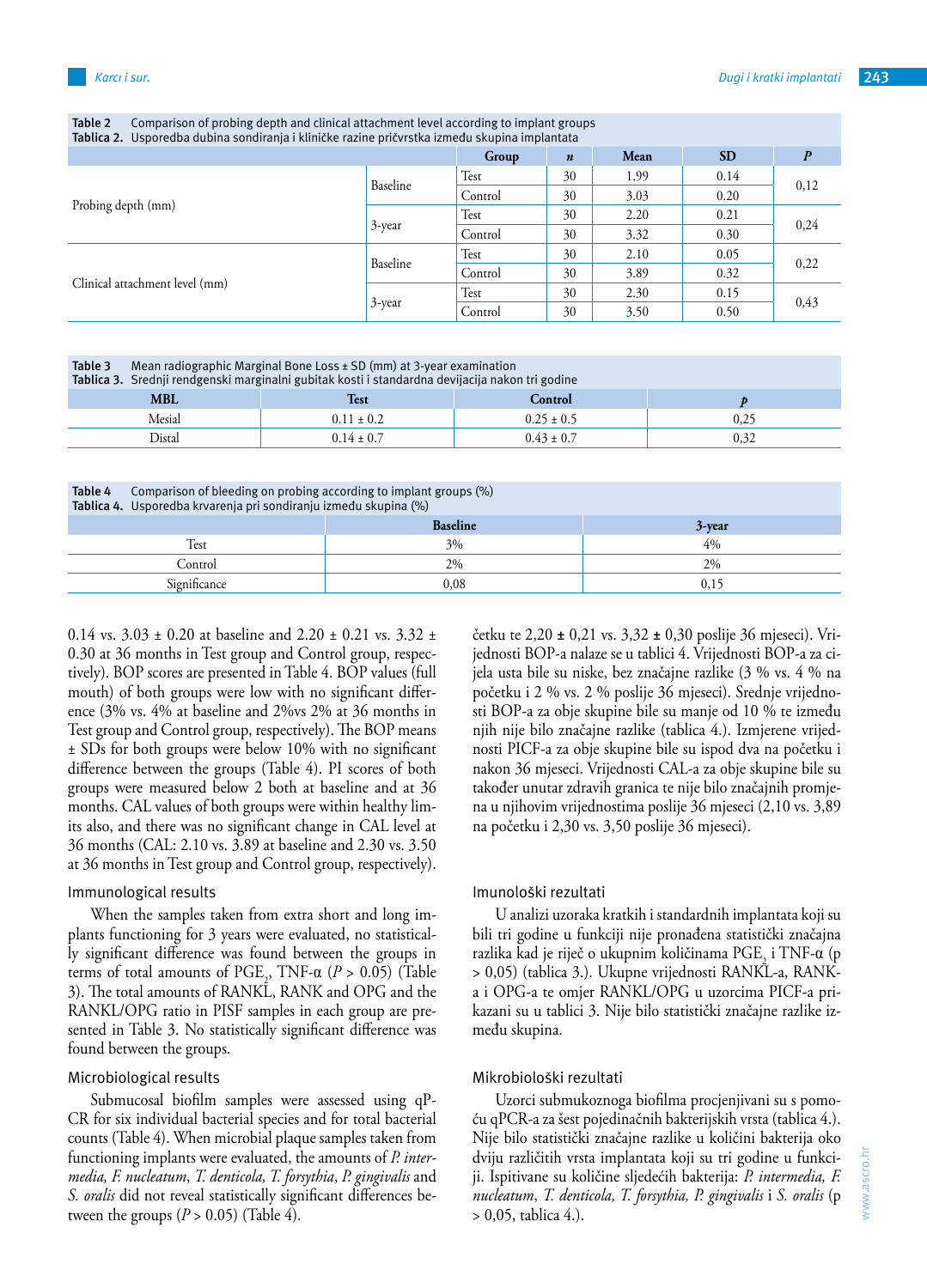| Tablica 5. Usporedba imunoloških rezultata između skupina nakon tri godine |         |                  |                  |                  |  |  |
|----------------------------------------------------------------------------|---------|------------------|------------------|------------------|--|--|
|                                                                            | Group   | $\boldsymbol{n}$ | Mean $\pm$ SD    | $\boldsymbol{P}$ |  |  |
| PGE2 $(ng/30 s)$                                                           | Test    | 30               | $26.25 \pm 4.94$ | 0.90             |  |  |
|                                                                            | Control | 30               | $25.94 \pm 6.17$ |                  |  |  |
| TNF ALFA $(ng/30s)$                                                        | Test    | 30               | $33.96 \pm 2.5$  | 0.92             |  |  |
|                                                                            | Control | 30               | $34.61 \pm 1.85$ |                  |  |  |
| OPG $(ng/30 s)$                                                            | Test    | 30               | $1.60 \pm 0.02$  | 0.91             |  |  |
|                                                                            | Control | 30               | $1.60 \pm 0.02$  |                  |  |  |
| RANKL $(ng/30 s)$                                                          | Test    | 30               | $0.80 \pm 0.02$  | 0.72             |  |  |
|                                                                            | Control | 30               | $0.81 \pm 0.03$  |                  |  |  |
| RANKL/OPG                                                                  | Test    | 30               | $0.50 \pm 0.01$  | 0.479            |  |  |
|                                                                            | Control | 30               | $0.51 \pm 0.01$  |                  |  |  |
| RANK $(ng/30 s)$                                                           | Test    | 30               | $0.59 \pm 0.17$  | 0.536            |  |  |
|                                                                            | Control | 30               | $0.63 \pm 0.09$  |                  |  |  |

**Table 5** Comparison of immunological results according to implant groups after 3 years.

**Table 6** Comparison of microbiological results according to implant groups after 3 years. **Tablica 6.** Usporedba mikrobioloških rezultata između skupina nakon tri godine

|               | Group   | $\boldsymbol{n}$ | Mean                | <b>SD</b>           | $\boldsymbol{P}$ |
|---------------|---------|------------------|---------------------|---------------------|------------------|
| F. nucleatum  | Test    | 30               | $2.7 \times 10^{4}$ | $2.4 \times 10^{4}$ | 0.094            |
|               | Control | 30               | $2.6 \times 10^{4}$ | $2.6 \times 10^{4}$ |                  |
| T. forsytia   | Test    | 30               | $5.3 \times 10^{3}$ | $3.1 \times 10^{3}$ | 0.06             |
|               | Control | 30               | $6.7 \times 10^{3}$ | $4.2 \times 10^{3}$ |                  |
| P. intermedia | Test    | 30               | $0.9 \times 10^{3}$ | $1.3 \times 10^{2}$ | 0.19             |
|               | Control | 30               | $1.1 \times 10^{3}$ | $1.8 \times 10^{2}$ |                  |
| P. gingivalis | Test    | 30               | $2.4 \times 10^{4}$ | $1.1 \times 10^{4}$ | 0.73             |
|               | Control | 30               | $3.9 \times 10^{4}$ | $2.7 \times 10^{4}$ |                  |
| S. oralis     | Test    | 30               | $1.4 \times 10^{2}$ | $2.7 \times 10^{3}$ | 0.161            |
|               | Control | 30               | $4.2 \times 10^{2}$ | $1.3 \times 10^{3}$ |                  |
| T. denticola  | Test    | 30               | $5.4 \times 10^{4}$ | $3.1 \times 10^{4}$ |                  |
|               | Control | 30               | $4.4 \times 10^{4}$ | $5.3 \times 10^{4}$ | 0.094            |

### **Discussion**

The present randomized, clinical trial showed that 36 months after the prosthesis loading, peri-implant bone loss surrounding short- and standard-length implants was comparable. Clinical peri-implant parameters (PD, CAL, BOP, and CSR), in terms of the levels of total PGE2, RANK, RANKL, OPG and TNF-α, RANKL/OPG ratio, and microbiological findings both types of implants were similar and showed similar favorable results.

The RANK–RANKL–OPG system is vital in the bone remodeling mechanism in the bone and implant interface. RANK/RANKL/OPG interaction, TNF- $\alpha$ , and PGE<sub>2</sub> are components of a complex process, and systemic health, hormonal and metabolic states. (28). Previous studies showed no differences between standard and short implants with a rough surface in terms of BL. The present study also demonstrated no significant difference in total amounts of RANKL, RANK, OPG, TNF- $\alpha$ , and PGE, between the groups (29).

Lamster et al.(30) stated that the total amount of gingival crevicular fluid was a better indicator compared with concentration. The concentration is directly affected by sample volume, and the total amount provides more objective results. In this study, the total amount of PICF was evaluated and found to be similar between the groups.

#### **Rasprava**

U ovom randomiziranom kliničkom istraživanju pokazalo se da se 36 mjeseci poslije opterećenja protetičkom radom može usporediti gubitak periimplantatne kosti oko kratkih i standardnih implantata. Klinički periimplantatni parametri (PD, CAL, BOP i CSR), ukupne razine PGE<sub>2</sub>, TNF-α, RANK-a, RANKL-a, OPG-a i omjer RANKL/OPG te mikrobiološki nalazi obiju vrsta implantata bili su usporedivi i povoljni.

Sustav RANK-RANKL-OPG važan je za mehanizam remodelacije kosti na spoju kosti i implantata. Interakcija  $\text{RANK/RANKL/OPG}, \text{TNF-}\alpha \text{ i } \text{PGE}_2 \text{ komponente su kom-}$ pleksnoga procesa, sustavnog zdravlja te hormonalnog i metaboličkog stanja (28). U dosadašnjim istraživanjima autori nisu uočili razlike između kratkih i standardnih implantata kad je riječ o BL-u. Naše istraživanje također nije pokazalo značajne razlike između skupina u ukupnoj količini RANKLa, RANK-a, OPG-a, TNF- $\alpha$  i PGE<sub>2</sub> (29).

Lamster i suradnici (30) ustanovili su da je ukupna količina gingivalne krevikularne tekućine bolji indikator nego koncentrat. Na koncentrat izravno utječe volumen uzorka, a ukupna količina daje objektivniji rezultat. U ovom istraživanju procjenjivana je ukupna količina PICF-a te se pokazalo da je slična u objema skupinama.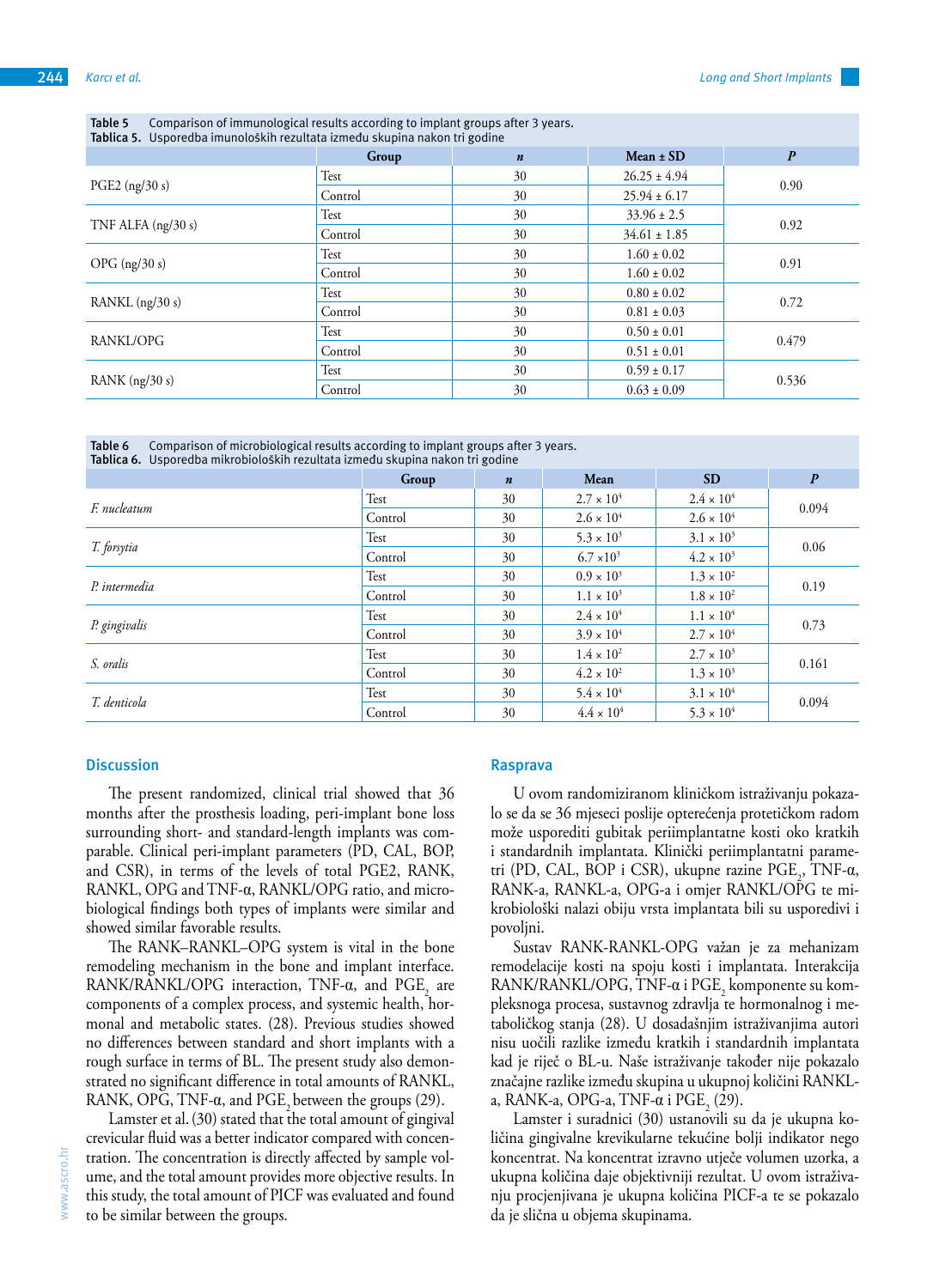Bacterial colonization surrounding implants was observed sometime after mouth penetration. The authors of previous studies have noticed that during implantation, the microflora in the oral cavity was also affected. In addition, periodontal pathogens were often present in the implants of patients who had a history of periodontal disease (31). The present study suggested that a low abundance of periodontal pathogens might be related to the absence of periodontitis history in patients. In addition, a decrease in the presence of bacteria was related to the position of the implant in the bone (32). In the present study, the bacteria load was relatively low in all implants placed in the bone.

The results of recent studies indicated that the survival rates of the 6-mm short, micro-rough implants were similar to those of standard-length implants (33,34). The CSR% range for 6-mm short implants (93.7%–97.6%) was also found to be compatible with long-term survival rates of standard-length implants published in previous studies (35,36). In our study, neither group experienced enhanced bone resorption or pathological destruction.

No consensus has been reached on the performance of short implants compared with standard implants (37). Short implants are associated with higher failure rates than standard-length implants because of their reduced contact with bone and high primary stability causing decreased osseointegration. In addition, the high crown-to-root ratio may cause increased occlusal stresses on the periimplant bone. (38,39). However, a large number of studies showed similar success rates with standard implants (40). In the study of Guarni et al. short and standard implants had similar survival rates, MBL, and peri-implant soft tissue conditions over the observation period of 3 years (41). Studies conducted in recent years have emphasized the advantages of short implants (2, 5, 8, 10).

One of the limitations of this study was a small sample size. This might be the reason why the difference between the total amounts of RANKL, RANK, OPG, TNF-α, and PGE2 and the abundance of *F. nucleatum*, *P. gingivalis, P. intermedia*, *S. oralis*, *T. forsythia* and *T. denticola* between the groups was not significant. Another limitation was that it was not possible to distinguish between the numbers of living or nonliving bacteria because the bacterial study was conducted with PCR.

When bilaterally placed extra short and standard implants were compared, similar clinical, immunological, and microbiological results with standard implants were obtained in short implant sites after a 3-year functioning period.

#### **Conclusions**

In conclusion, the present study showed that the level of PGE<sub>2</sub>, TNF-α, RANKL, RANK, OPG, and RANKL/OPG ratio in PICF was similar between standard (≥8 mm) and extra short (4 mm) implants after a 36-month monitoring period. Both implant types had favorable clinical results with similar osteoimmunological and microbiological responses of the peri-implant tissues. Within the limitations, we can say that placement of extra-short implants (4 mm) is an option

Bakterijska kolonizacija implantata uočena je neko vrijeme nakon otvaranja implantata. Autori ranijih istraživanja primijetili su da se tijekom ugradnje implantata događaju promjene u oralnoj mikroflori. Dodatno su parodontni patogeni prisutni oko implantata pacijenata koji su prije imali parodontnu bolest (31). Naše istraživanje pokazalo je da bi mala količina parodontnih patogena mogla biti povezana s činjenicom da pacijenti nisu bolovali od parodontitisa. Istaknimo da je smanjena prisutnost bakterija povezana s položajem implantata u kosti (32). Naše istraživanje pokazalo je razmjerno malo bakterijsko opterećenje oko svih implantata.

Rezultati nedavnih istraživanja pokazali su da se stope preživljenja kratkih (6 milimetarskih) implantata s mikronepravilnostima na površini mogu usporediti sa stopama preživljenja standardnih implantata tijekom duljeg razdoblja (93,7 – 97,6 %) (35,36). U našem istraživanju ni u jednoj skupini nije zabilježena pojačana resorpcija kosti ili patološka destrukcija.

Nema jedinstvenoga stajališta o ishodu kratkih implantata u usporedbi sa standardnima (37). Kratki se implantati povezuju s većim stopama neuspjeha nego oni standardne dužine zbog smanjenoga kontakta s koštanim tkivom i visokom primarnom stabilnošću koja uzrokuje smanjenu oseointegraciju. Dodatno, veliki nerazmjer u omjeru krune i korijena može potaknuti okluzalni stres i opterećenje periimplantatne kosti (38, 39). Pa ipak, u mnogobrojnim istraživanjima opisane su slične stope uspješnosti za kratke i standardne implantate (40). Guarni i suradnici pokazali su slične stope uspješnosti kratkih i standardnih implantata i razine MBL-a te stanja periimplantatnoga mekanoga tkiva tijekom trogodišnjega praćenja (41). U istraživanjima provedenima posljednjih godina ističu se prednosti kratkih implantata (2, 5, 8, 10).

Jedno od ograničenja u našem istraživanju bio je malen uzorak. To bi mogao biti razlog zašto nisu zabilježene značajne razlike između ukupnih količina RANKL-a, RANKa, OPG-a, TNF-α i PGE<sub>2</sub> te brojnost mikroorganizama. Još jedno ograničenje jest to što se nije moglo raspoznati žive od neživih bakterija zato što je analiza provedena PCR metodom.

Obostrano postavljeni kratki i standardni implantati pokazali su slične kliničke, mikrobiološke i imunološke rezultate nakon tri godine u funkciji.

# **Zaključci**

Na kraju, naše je istraživanje pokazalo da su razine  $\textrm{PGE}_{2}$ , TNF-α, RANKL-a, RANK-a, OPG-a te omjer OPG/RAN-KL u PICF-u slične kod standardnih (≥ 8 mm) i kratkih (≤ 4 mm) implantata nakon 36 mjeseci praćenja. S objema vrstama implantata postignuti su povoljni klinički rezultati i slični osteoimunološki i mikrobiološki odgovori periimplantatnoga tkiva. Unutar ograničenja našega istraživanja možemo reći da je postavljanje kratkih (4 mm) implantata alternativa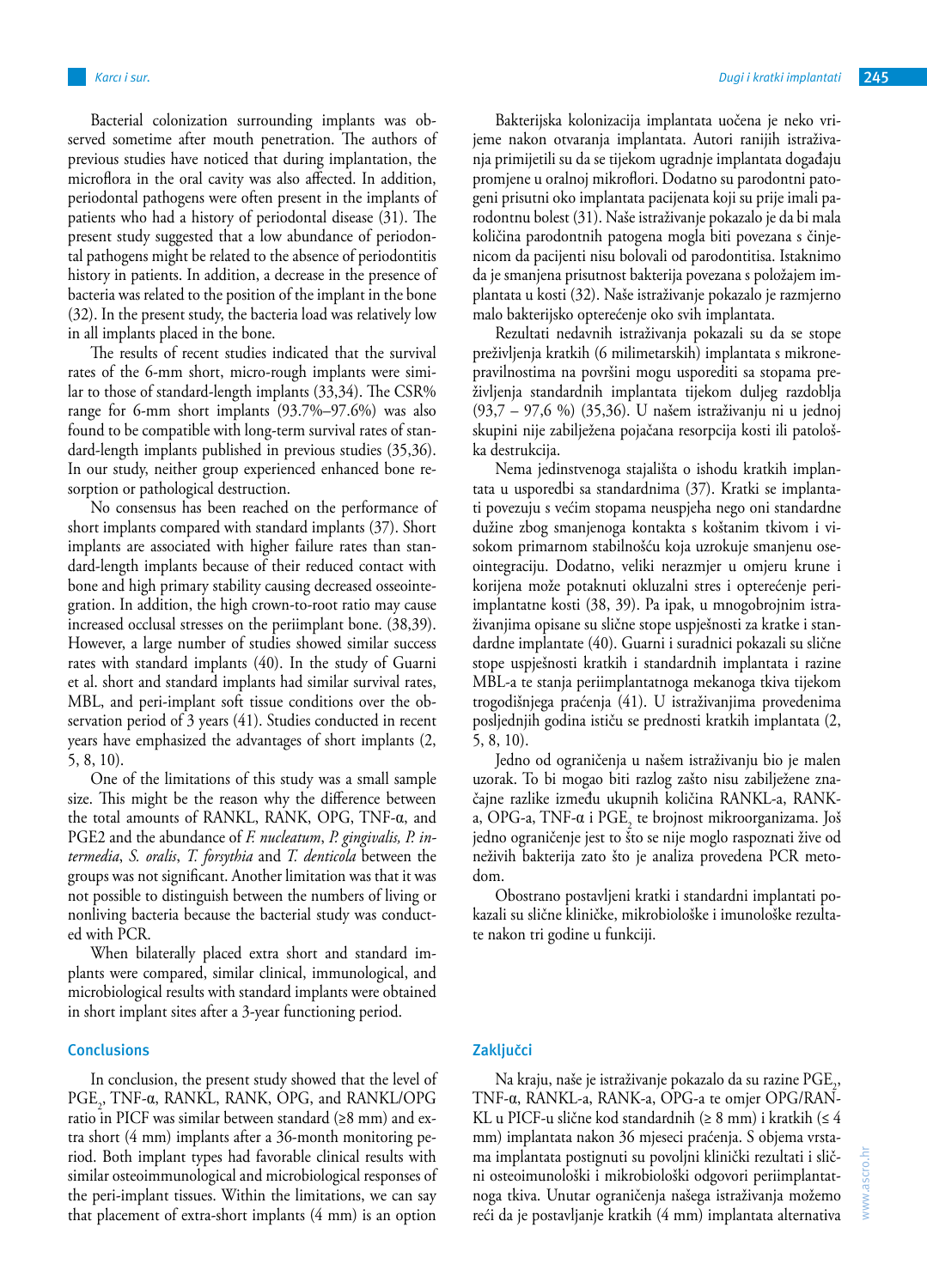to standard-length implants in treating patients with an atrophic posterior mandibular arch as observed during a 3-year follow-up examination.

In patients that require bone augmentation, extra-short implants can be an alternative to standard-length implants. It was observed that with 4-mm implants, the rehabilitation of posterior atrophic mandible was faster and cheaper.

The present results should be verified by additional studies that include longer follow-up periods. Additionally, more samples are required to validate the findings of the present study.

#### **Funding**

None

#### **Conflict of interest**

The authors declare that they have no conflict of interests.

**Author's Contribution: B.K. -** Data curation, formal analysis, investigation, methodology, software, supervision, validation, writing-original draft, writing-review editing; **E.O. -** Conceptualization, methodology project administration, data curation, resources, visualization.

#### **Sažetak**

**Cilj:** Željelo se procijeniti razine TNF-α, PGE<sub>2</sub>, RANKL-a, RANK-a i OPG-a, biljega gubitka kosti oko implantata u periimplantatnoj krevikularnoj tekućini oko standardnih i ekstremno kratkih implantata. Nadalje, ispitivane su i razine mogućih oralnih patogena u uzorcima submukoznog biofilma. **Materijal i metoda:** Implantati su podijeljeni u dvije skupine prema du**žini** – na standardne (≥ 8mm) i ekstremno kratke (4 mm). Ispitano je ukupno 60 implantata ugrađenih kod 30 sudionika. Mjerena je dubina sondiranja (PD), klinička razina pričvrstka (CAL), krvarenje pri sondiranju (BOP), trogodišnja stopa preživljenja (CSR) i gubitak kosti (BL). **Rezultati:** Između skupina nije bilo statistički značajne razlike u vrijednostima PD-a, CAL-a, BOP-a, CSR-a i BL-a (p > 0,05). Ukupne vrijednosti TNF-α, PGE<sub>2</sub>, RANKLa, RANK-a i OPG-a te omjer RANKL/OPG nisu bili statistički značajni između skupina (p > 0,05). Brojnost mikroorganizama *F. nucleatum*, *T. forsythia, P. intermedia, P. gingivalis, S. oralis* i *T. denticola* također je uspoređena, no rezultati nisu bili statistički značajni (p > 0,05). **Zaključak:** Prema rezultatima dobivenima u ovom istraživanju vrijednosti TNF-α, PGE<sub>2</sub>, RANKL-a, RANK-a i OPG-a te omjer RAN-KL/OPG u periimplantatnoj krevikularnoj tekućini i mikrobiološki parametri u submukoznom biofilmu slični su i oko standardnih (≥ 8 mm) i oko ekstremno kratkih (4 mm) implantata. Zato se čini da du**žina** implantata ne utječe na gubitak kosti i razinu osteoimunoloških i mikrobioloških biljega u periimplantatnom tkivu te na stopu preživljenja.

#### **References**

- 1. Chappuis V, Araújo MG, Buser D. Clinical relevance of dimensional bone and soft tissue alterations post- extraction in esthetic sites. Periodontology 2000. 2017 Feb;73(1):73-83.
- Rosen PS, Sahlin H, Seemann R, Rosen AS. A 1-7 year retrospective follow-up on consecutively placed 7-mm-long dental implants with an electrowetted surface. Int J Implant Dent. 2018 Aug; 4:24.
- 3. Jelušić D, Puhar I, Plančak D. Assessment of implant stability following sinus lift procedures with different grafting materials. Acta Stomatol Croat. 2014 Mar;48(1):25-32.
- 4. Lee SA, Lee CT, Fu MM, Elmisalati W, Chuang SK. Systematic review and meta-analysis of randomized controlled trials for the management of limited vertical height in the posterior region: short implants (5 to 8 mm) vs longer implants ( $> 8$  mm) in vertically augmented sites. Int J Oral Maxillofac Implants. Sep-Oct 2014;29(5):1085-97.
- 5. Nisand D, Renouard F. Short implant in limited bone volume. Periodontol 2000. 2014 Oct;66(1):72-96.
- 6. Carelli S, Passaretti A, Petroni G, Zanza A, Testarelli L, Cicconetti A. Five Years Follow-up of Short Implants Placed in Atrophic Maxilla with Simultaneous Sinus Floor Transcrestal Elevation. Acta Stomatol Croat. 2021 Jun;55(2):177-185.

onima standardne dužine kod pacijenata s atrofičnim lateralnim dijelovima donje čeljusti. To je zaključeno nakon trogodišnjega praćenja.

Kod pacijenata kojima je potrebna augmentacija koštanoga tkiva, kratki implantati mogu biti alternativa standardnima. Pokazalo se da implantati dugi 4 milimetra osiguravaju bržu i jeftiniju rehabilitaciju atrofičnih lateralnih dijelova donje čeljusti.

Naše istraživanje potrebno je potvrditi duljim praćenjem. Dodatno, potrebno je više uzoraka koji bi potvrdili nalaze iz ovog istraživanja.

#### **Financiranje**

Nije ga bilo.

#### **Sukob interesa**

Autori nisu bili u sukobu interesa.

**Doprinos autora: B. K.** – briga o podatcima, formalna analiza, istraživanje, metodologija, software, nadzor, validacija, pisanje izvornoga teksta, uređivanje teksta; **E. O.** – smišljanje, metodologija, administracija projekta, briga o podatcima, izvori, vizualizacija.

> **Zaprimljen:** 14. travnja 2021. **Prihvaćen:** 15. srpnja 2021.

#### **Adresa za dopisivanje** Bilge Karcı

Sveučilište Alanya Aladdin Keykubat Fakultet dentalne medicine Zavod za parodontologiju Alanya, Antalija, Turska tel. +90 242 510 61 40 faks: +90 242 510 61 44 bilge0013@hotmail.com

**MeSH pojmovi:** dentalna implantacija; oseointegracija; spoj kosti i implantata; biofilm **Ključne riječi:** dentalni implantati, imunologija, mikrobiologija

- 7. Anitua E. Immediate Loading of Short Implants in Posterior Maxillae: Case Series. Acta Stomatol Croat. 2017 Jun;51(2):157-162.
- 8. Sahrmann P, Naenni N, Jung RE, Held U, Truninger T, Hämmerle CHF et al. Success of 6-mm implants with single-tooth restorations: A 3-year Randomized Controlled Clinical Trial. J Dent Res. 2016 Jun;95(6):623-8.
- Schiegnitz E, Kammerer PW, Sagheb K, Wendt AJ, Pabst A, Al-Nawas B et al. Impact of maxillary sinus augmen- tation on oral health-related quality of life. Int J Implant Dent. 2017 Dec;3(1):10.
- 10. Schincaglia GP, Thoma DS, Haas R, Tutak M, Garcia A, Taylor TD et al. Randomized controlled multicenter study comparing short dental implants (6 mm) versus longer dental implants (11-15 mm) in combination with sinus floor elevation procedures. Part 2: Clinical and radiographic outcomes at 1 year of loading. J Clin Periodontol. 2015 Nov;42(11):1042-51.
- 11. Van Assche N, Pittayapat P, Jacobs R, Pauwels M, Teughels W, Quirynen M. Microbiological outcome of two screw- shaped titanium implant systems placed following a split-mouth randomised protocol, at the 12th year of follow- up after loading. Eur J Oral Implantol. Summer 2011;4(2):103-16.
- 12. Lang N, Berglundh T, Working Group 4 Of Seventheuropean Workshop On Periodontology. Periimplantdiseases: where are